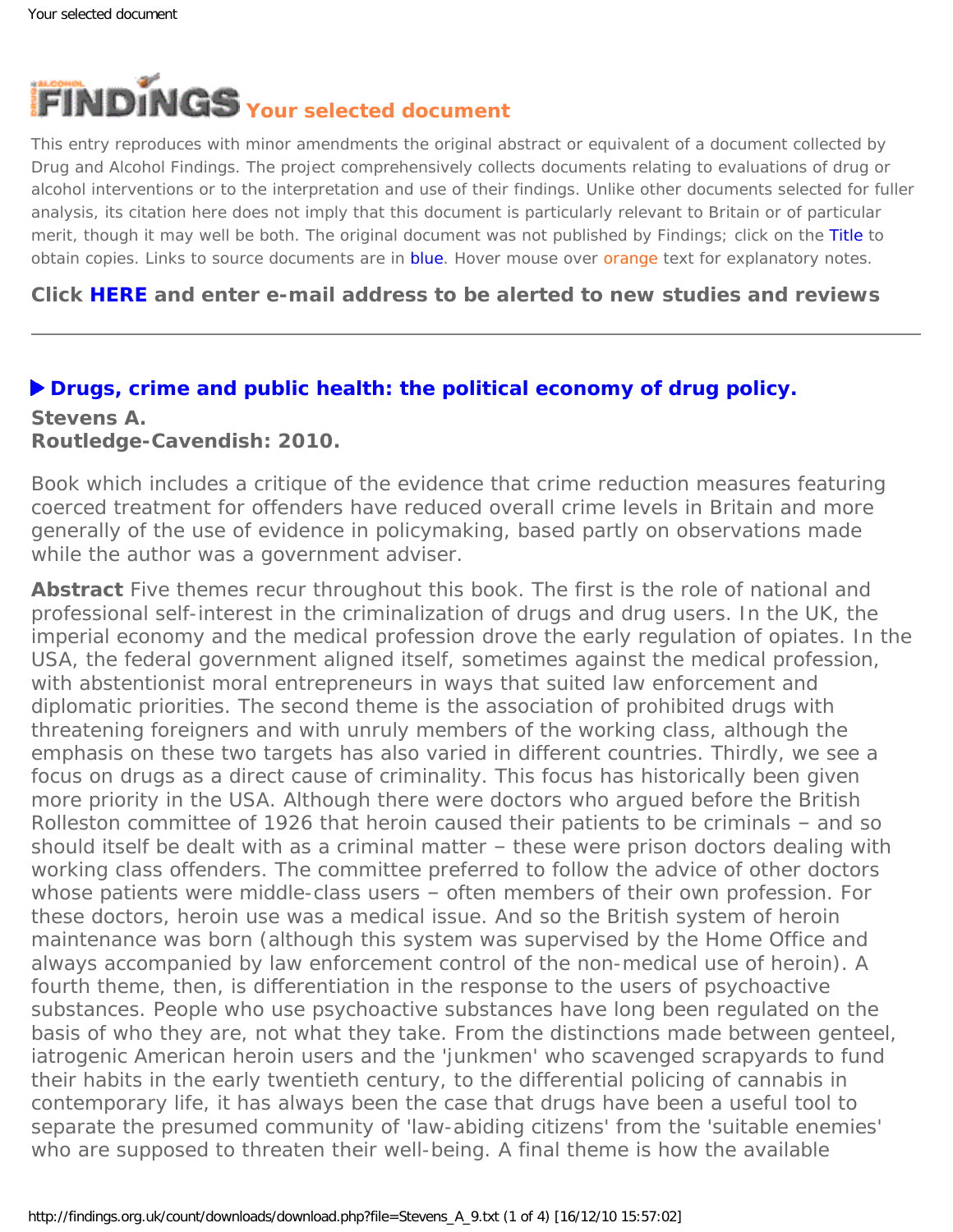### Your selected document

evidence of the effects of drugs – in particular their effect in causing crime – has continually been exaggerated or distorted in order to justify policies which contribute both to the creation of inequality and to the production of harm.

These themes will be explored in more depth throughout the chapters of this book. Chapter 2 will focus on the link between drug-related problems and inequality. It will show that there is nothing natural or inevitable about current levels of inequality. These levels have risen dramatically and produce high levels of harms. They are produced, and can be reduced, by conscious human action. International studies show that drug use occurs throughout society and often does not lead to offending or health damage. The harms associated with drug use, including death, illness and criminal victimization are, in contrast, concentrated in socio-economically deprived areas and groups.

Chapter 3 will focus attention on the concept of drug-related crime. It will examine the exaggeration of the causal effect of drugs in producing crime, with a specific critical focus on Goldstein's tripartite framework of the drug-crime link. In place of reductionist, empirically inadequate accounts, participation in drug markets and chronic drug use will be viewed sociologically as 'subterranean structuration'. This is a deliberately dense phrase. I hope it will draw attention to the constraints placed on the choices made by the people who have been most affected by the withdrawal of employment in deprived areas. These people are forced to make choices in situations which offer them little hope of pleasure, purpose or respect, no matter how hard they struggle for it.

Chapter 4 examines why the copious evidence of both the harms of inequality and the failures of prohibition have been so often ignored in making drug policy. Through ethnographic observation of the process of policy making in the UK government, it will show there are some genuine efforts to reconcile policy with the available knowledge. Policy making is oversaturated with evidence which is often inconclusive. This process is systematically distorted by the use of evidence to tell stories that boost the status and career prospects of their tellers. Uncertainty is methodically omitted from these stories. They contribute to the creation of policies which do not achieve their declared goals, but do operate to sustain the systematically unequal distribution of power and resources.

In Chapter 5, contemporary English policies on drugs and crime will be used in order to test this approach. It will do this through discourse analysis of three policy cases: the Drug Treatment and Testing Order (DTTO); the Drugs Act 2005; and the cannabis reclassifications of 2004 and 2009. These cases show the effect on policy outcomes of the ideological process of policy creation. The policies that emerge from this process tend to follow the modus operandi of ideology that John Thompson has identified. Specifically, they legitimize inequalities, they fragment people and drugs into 'domestic' and 'foreign' categories and they reify the use of state coercion to control these threatening outsiders.

Chapter 6 will take the analysis further by testing the practical effects of the policies whose discursive effects are discussed in Chapter 5. It will show that the DTTO helped many drug users to reduce their drug use and offending. It did not lead, as some advocates of 'alternatives to imprisonment' had hoped, to a reduction in the number of people being sent to prison. The use of imprisonment has grown. This rise has been especially rapid for drug law offenders, with particularly severe consequences for people of African heritage and other visible minorities. The large over-representation of black people in drug law arrests, convictions and imprisonments cannot be explained by any evidence that they are more likely to commit drug offences. Its explanation is more likely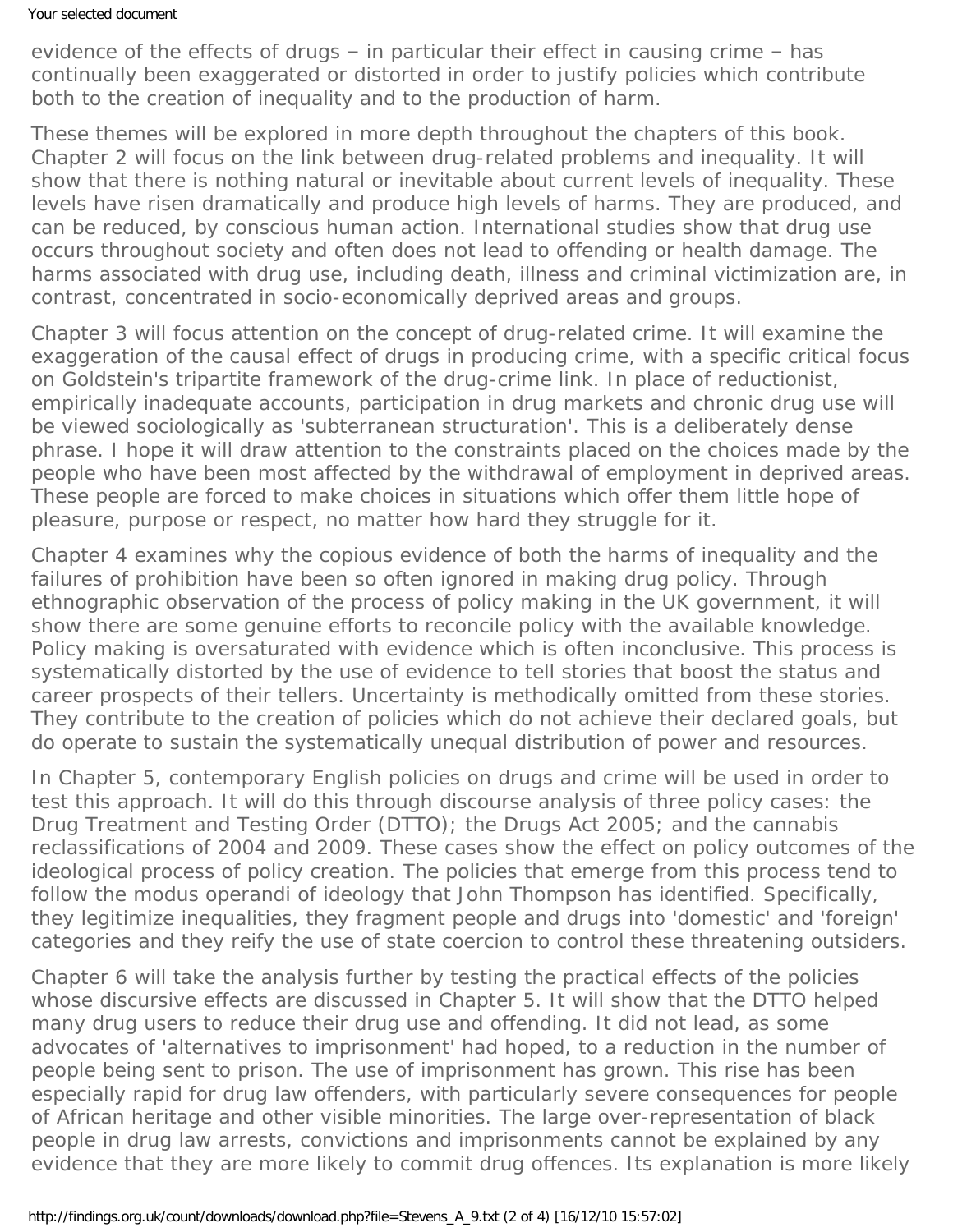#### Your selected document

to include the inequalities of which racism consists. Chapter 6 will also demonstrate the bifurcation in contemporary English drug policy between class A drug suppliers and the majority of drug (i.e. cannabis) users. They now face less formal punishment, but a higher rate of interception and supervision by the state.

Chapter 7 will broaden the analysis to include international perspectives on the effects of drug policy. It will show that the USA, which has been the prime mover of international prohibition, has some of the largest drug-related harms in the world. Many of these harms are self-inflicted, including the costs and pains associated with a policy of mass incarceration. They fall particularly heavily on the people who have been socially and racially marginalized from the achievement of the American dream. It will examine the policy of Sweden, to test whether this provides a stronger case for the effectiveness of prohibition. Competing perspectives will be compared to show that Sweden's relatively low rates of drug-related problems may not, as has been claimed, be the result of a restrictive policy. It will also discuss the example of the Netherlands, which has similar rates of drug-related harms, but a very different policy. It has arrived, through a number of stages, at a policy of 'dynamic harm reduction' which seems to fit its needs. Chapter 7 will also discuss the possibility that the rates of drug-related harms that are experienced by a country are more closely associated with levels of inequality and social support than with the type of drug policy that they pursue.

The final, eighth chapter will summarize the preceding arguments. It will examine proposals that have already been made for improving British drug policy. Through a critically analysis of these proposals, and building on the analysis of the previous chapters, it will propose an agenda for progressive decriminalization. This will aim at the minimization of harm and the maximization of freedom through three strategies: the reduction of social inequalities; the reform of international law; and evidence-dependent steps towards the decriminalization of both drug use and drug supply. The recommendations presented here will be based on the rule of mutual respect to which we are all rationally committed. The most important recommendation will be that we need to keep our minds open as knowledge evolves. If this book encourages readers to see that knowledge in a new light or to create better, more accurate representations of drugrelated harms and policies, it will have fulfilled its aim. But if it contributes to radical change in policies, without there being any widespread political movement for reform, it would be disproving its own theoretical perspective on the ideological use of knowledge.

Last revised 16 December 2010 ▶ [Comment on this entry](mailto:editor@findings.org.uk?Subject=Findings%20entry:%20Drugs,%20crime%20and%20public%20health:%20the%20political%20economy%20of%20drug%20policy)•▶ [Give us your feedback on the site \(one-minute survey\)](http://www.surveymonkey.com/s/C2PX7D5)

Unable to obtain the document from the suggested source? Here's an [alternative](http://books.google.co.uk/books?id=Bh9VPgAACAAJ&dq=Drugs,+crime+and+public+health:+the+political+economy+of+drug+policy&ei=ac8JTee8KILwULOiqNML&cd=1).

## **Top 10 most closely related documents on this site. For more try a [subject](https://findings.org.uk/topic_search.htm) or [free text](https://findings.org.uk/free_search.htm) search**

[Drug Strategy 2010. Reducing Demand, Restricting Supply, Building Recovery: Supporting People to Live a](https://findings.org.uk/count/downloads/download.php?file=HM_Government_3.txt)  [Drug Free Life](https://findings.org.uk/count/downloads/download.php?file=HM_Government_3.txt) ABSTRACT 2010

[Reducing drug use, reducing reoffending: are programmes for problem drug-using offenders in the UK](https://findings.org.uk/count/downloads/download.php?file=UKDPC_1.txt) [supported by the evidence?](https://findings.org.uk/count/downloads/download.php?file=UKDPC_1.txt) REVIEW 2008